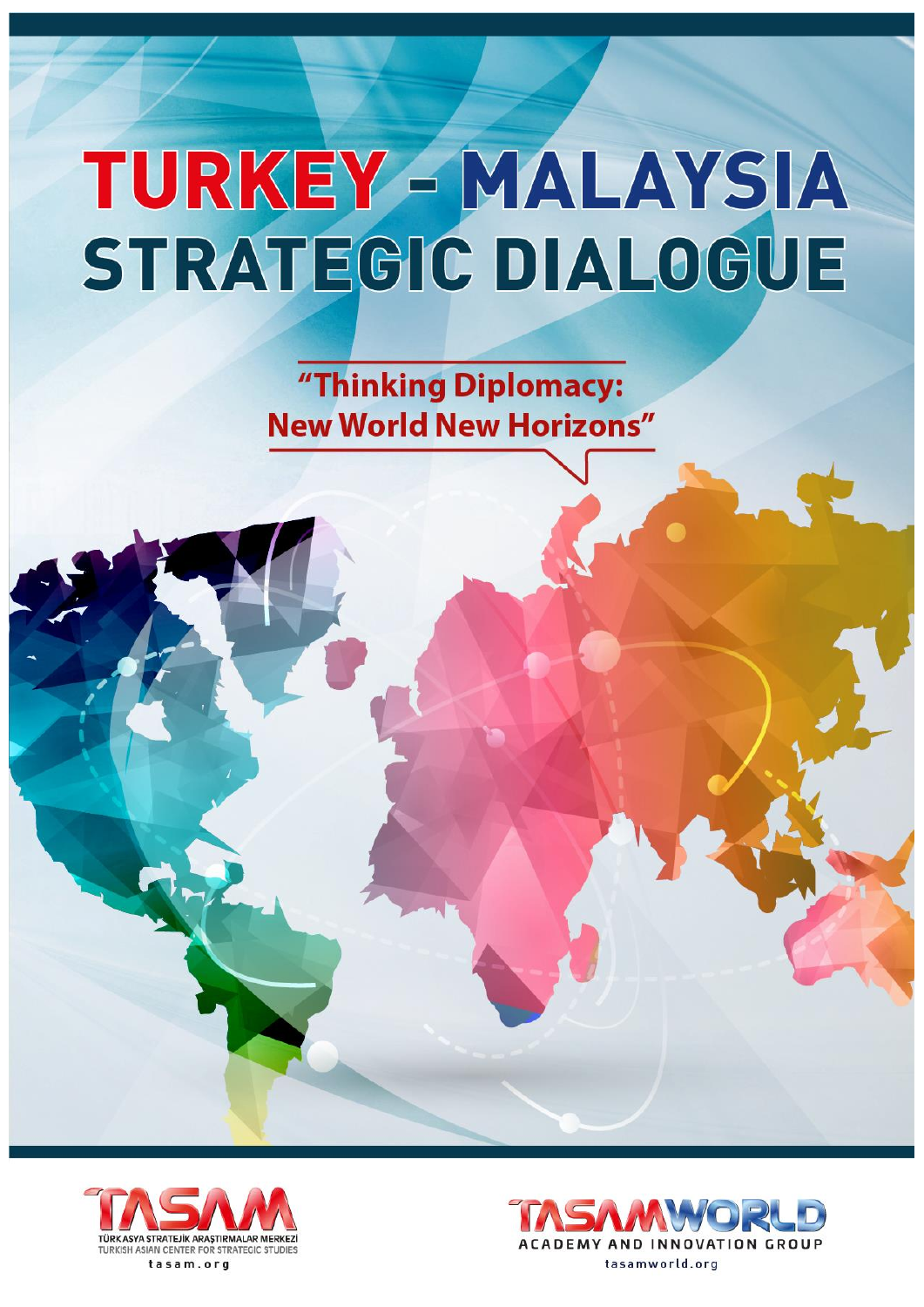

## **VISION DOCUMENT** (DRAFT) **TURKEY - MALAYSIA STRATEGIC DIALOGUE "Thinking Diplomacy: New World New Horizons"**

## **( Turkey - Malaysia )**

When we look at the main trends in the world, global competition in the age of new economy based on "information and knowledge-based products" following "soil and machinery" is developing through "micro-nationalism", "integration" and "unpredictability''. Challenges that determine the new nature of life and state; such as " crisis in resource and sharing ", unsustainability of production-consumptiongrowth formula, purge of the middle class with Chinese leverage, energy, water, and food insecurity, transition to the 4th dimension, liquidation of human resources in the workforce, transition from hard power to soft and smart power on the basis of the very changing state nature and anticipation management, can be formed as the basic references.

Within all these fundamental parameters, the transformations in technology are prone to change the whole human life and nature by developing with artificial intelligence, virtual/enhanced reality and mobility centered. It is obvious that the concepts of "Industry 4.0" and "Society 5.0" are important topics for managing the transformation of the world within the dimensions of industry and society. Another contributive factor is the turbulence that China creates as it begins to become intensively dominant on the world stage day to day. The New Silk Road project, "One Belt and One Road Initiative"; is shaped as a global integration project involving more than hundred countries, both on land and at sea, permanently changing the distribution of economic shares. In countries with no middle class, authoritarian regimes or chaos stands as two options in the fore-seeable future. How to make the division of labor in terms of regional and global security and how to share the costs is also a point of discussion in the coming period.

The development of new alliances on security can be read from the risks and the initiatives undertaken by dominant countries. The quality of the concepts of property and power, and the business model change historically. The future of the EU with the "Failure in Success" syndrome will be determined by the results of the polarization which revived in the West after the Brexit. Along with all these developments, "Ecosystem of safety" changes with the law. The "Security - Democracy" dilemma will be experienced much more after that. Because, for the democracy, it is difficult to survive in countries where the middle class is melting and security leans to a sophisticated ground. The question "Will security bring us authoritarian regimes" needs to be discussed further.

Turkey distinguishes itself with an 84-million inhabitants, growing economy and geo-strategic status in the center of Afro-Eurasia. Turkey's historical, political and cultural ties between Europe, Black Sea, Caucasus, Asia, Middle East and African countries, rising activity in the international arena, especially in the United Nations, being an important member of organizations such as NATO, OSCE and CICA and with active foreign policy, it has become an increasingly important actor on the global platform.



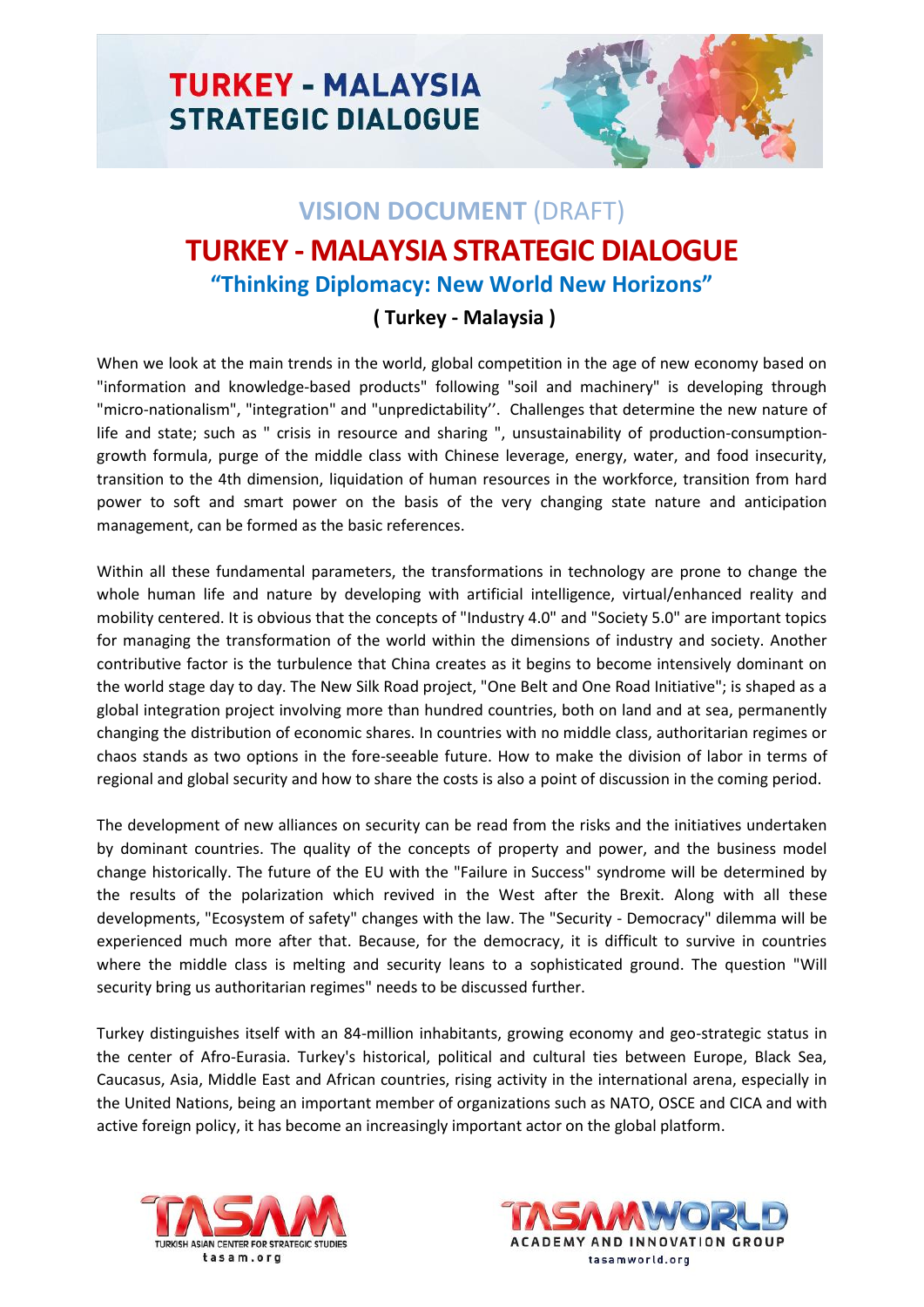

On the other hand Malaysia, with its strategic position in South Asia, its population of approximately 33 million, dynamic and educated young population, progress in technology and industry, growing economy and respected position in international organizations like UN, OIC, ASEAN, Non- Align Movement, APEC and D8, is a prominent country in the global arena.

The first diplomatic contact between Turkey and Malaysia was established in 1964. Political relations between Malaysia and Turkey in dual and multilateral platforms have been going well. There is an increase in official visits between two countries. The Strategic Partnership, which was established on the 50th anniversary of the establishment of diplomatic relations between the two countries, is the result of the depth of political, economic and cultural ties, as well as being an indicator of the positive course of Turkey-Malaysia relations in bilateral and multilateral platforms.

Being members to the UN, the Organisation for Islamic Cooperation and the D-8, Turkey and Malaysia share a common perspective on a broad range of regional and global issues. The Free Trade Agreement (FAT) between Turkey and Malaysia, which came into force in 2015 and constitutes the first ever FTA that Turkey concluded with an ASEAN member. Malaysia is an important trade partner for Turkey in South Asia.

The bilateral trade volume between Turkey and Malaysia stood at 2.202 billion dollars in 2019 and trade gap weigh against Turkey was 1.494 billion dollars. The main products exported by Turkey to Malaysia are iron and steel, petroleum coke, defense industry products, textile fibers and products, clothing and accessories. The main products exported by Malaysia to Turkey are palm oil and other vegetable oils, electrical machinery and devices (diodes and transistors), synthetic filament yarns, unprocessed aluminum, synthetic and staple fibers.

The total amount of Turkish investment in Malaysia is approximately 350 million dollars, and as of 2019, the total amount of Malaysian direct investment in Turkey is 897 million dollars. Also, share of technology, halal food, Islamic banking, tourism, health, textile, co-investment in third country are the fields of cooperation between two countries where there is huge potential.

On the other hand, Turkey and Malaysia have common interests in geopolitics and security in Central Asia, South Asia and the Middle East. Considering the need for energy security, ensuring peace and security in these regions is necessary for the interests of both countries.

Economic growth of both Turkey and Malaysia force these countries to take each other into account. For Malaysia, Turkey is a good economic partner in Balkans, Middle East and Central Asia. Turkey sees Malaysia as an essential partner in the fields of politics, economy and security. Turkey attaches importance to its cooperation with Malaysia in order to improve its relations with other Asian countries. In this regards, Turkey gives great importance to its cooperation with Malaysia within the scope of OIC, ASEAN, Non-Align Movement, APEC and D8.



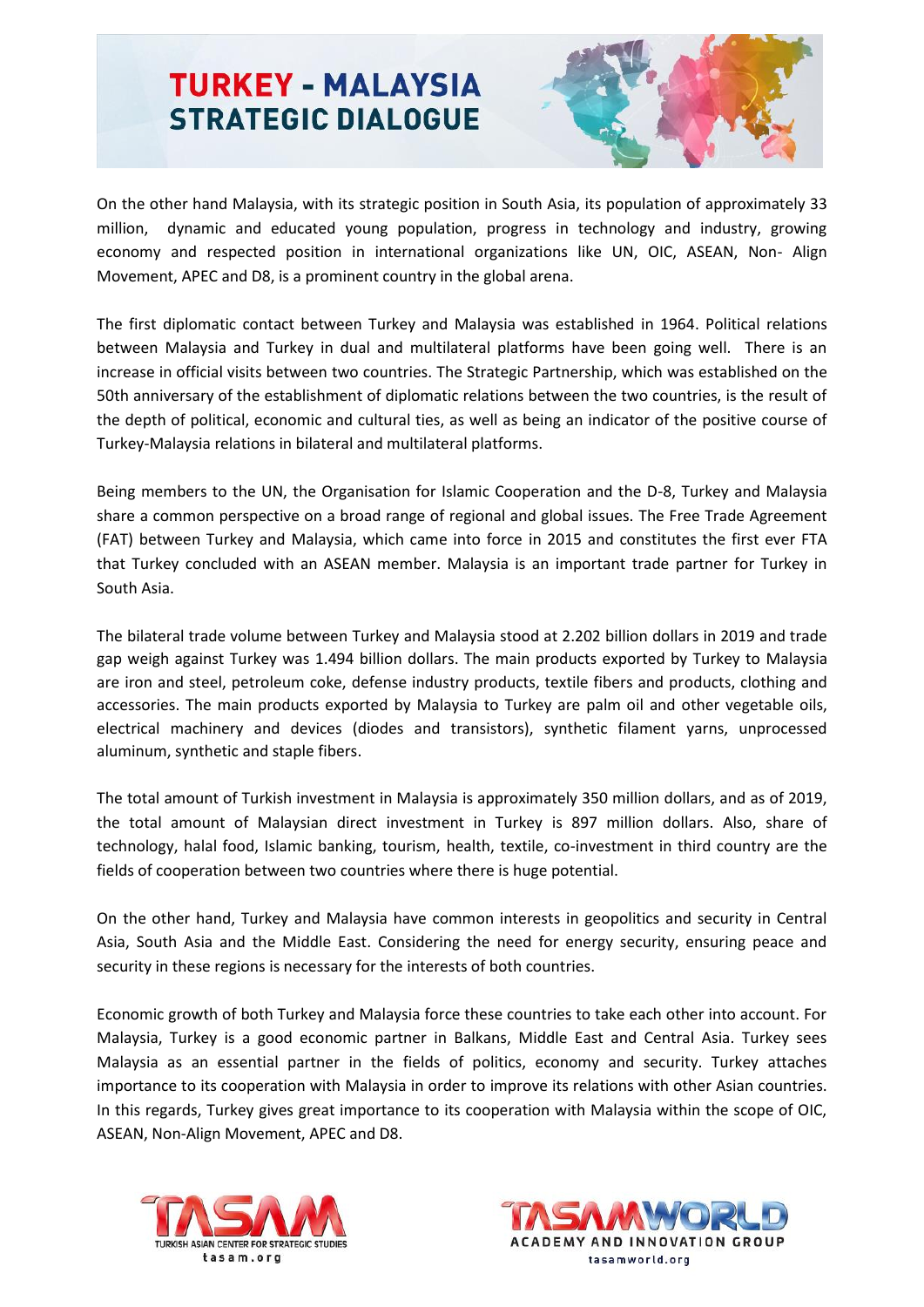

Both countries can develop a more effective strategic cooperation with regards to sustaining long term interests. At this point, a wider point of view is needed to look at the events. In the power systematic of today's multi-dimensional world order which makes the multidimensional relations among the countries necessary, in order for Turkey-Malaysia relations to be carried to an ideal point; the focus must be on a structure that can create mutual depth not only on the political and strategic basis but also in all the parameters.

It is also being deeply felt that there is an urgent necessity for collaborative works of the two countries in order to solve the regional issues and to lead effectively in deepening in the Islamic World. History offers both the two countries opportunities for deepening their interdependency. In this regard, the **Turkey - Malaysia Strategic Dialogue**, which will bring together the representatives of the related sectors in a comprehensive way that includes the strategic dimension of the relations, will play a significant role.

## **Main Theme**

**Thinking Diplomacy: New World New Horizons**

#### **Sub Themes**

**New Balances New Economy Global challenges, Multi-polar New World and Foreign Policy Perspectives Economic Relations: Opportunities and Obstacles The System of Resources: Mutual Supplementary Opportunities Multidimensional Security and Defence Cooperation Multilateral Cooperation Perspectives: ASEAN, OIC, D8 Civil Society, Academic and Cultural Cooperation** 

## **Primary Sectors**

**Public Diplomacy, Education and Language Culture and Tourism Construction, Construction Business and Infrastructure Health and Health Tourism Energy, Petro-chemistry and Investments Logistics, Transportation and Communication**